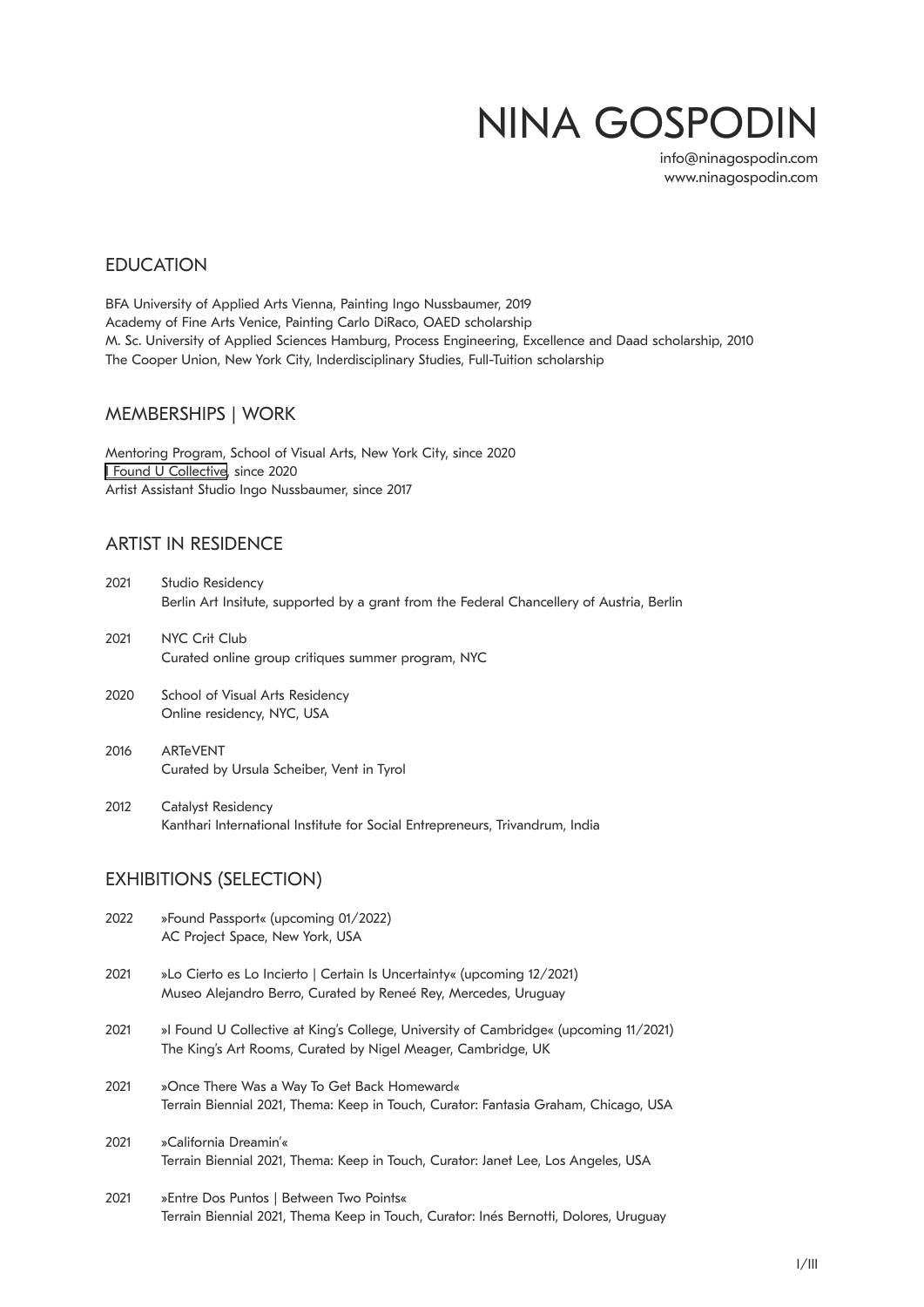# NINA GOSPODIN

[info@ninagospodin.com](mailto:info@ninagospodin.com) [www.ninagospodin.com](https://www.ninagospodin.com/)

| 2021 | » a throw of the dice will never abolish chance«<br>Flatiron Project Space, Curated by Andrea Champlin, NYC, USA                                |
|------|-------------------------------------------------------------------------------------------------------------------------------------------------|
| 2021 | »Small Gestures of Repair«<br>Salina Art Center, Curated by Joyce Harlow, Salina KS, USA                                                        |
| 2021 | »Seen but not felt«<br>Heuser Art Center Gallery, Curated by Hattie Lee and Erin Buczynski, Peoria IL, USA                                      |
| 2021 | »Nuovi Angoli . Nuove Forme« (Solo)<br>Stadtgalerie Kitz Art, Kitzbühel, Austria                                                                |
| 2021 | »Group Show« (online)<br>SHRINE, New York City, USA                                                                                             |
| 2020 | »TSA_PDF«<br>Exhibition I: Tiger Strikes Asteroid, New York City, USA<br>Exhibition II: King's College Cambridge, UK                            |
| 2020 | »Digital Studio Gospodin« (online)<br>SVA online residency presentation with Tobi Kahn, New York City, USA                                      |
| 2020 | »Mother Altar«<br>Contributed to group exhibition/time capsule by Chie Fueki, Mother Gallery, Beacon NY, USA                                    |
| 2019 | »Human by Design«<br>Slovak Design Center, Bratislava, Slowakia                                                                                 |
| 2019 | »DADA DATA - Prelude to Foundation« (solo)<br>BFA Show, University of Applied Arts Vienna, Austria                                              |
| 2018 | »Nuovi Angoli . Nuove Forme«<br>Show, Accademia di Belli Arti di Venezia, Italy                                                                 |
| 2017 | »Sinnlich statt Symbolisch«<br>Free International University, Branch Vienna Myrthengasse, Austria                                               |
| 2017 | »Venezia Series«<br>Show, Accademia di Belli Arti di Venezia, Italy                                                                             |
| 2016 | »Alpcritters«<br>Kunststraße Imst, Imst, Austria                                                                                                |
| 2016 | »Wesen vom Besental«<br>Curated by Ursula Scheiber, ArteVent Space, Vent in Tyrol, Austria                                                      |
| 2015 | »Stop the Pidgeon«<br>Screening I: The Essence, University of Applied Arts Vienna, Austria<br>Screening II: Architekture Festival Graz, Austria |
| 2014 | »TRANSplant«<br>The Essence, University of Applied Arts Vienna, Austria                                                                         |
| 2014 | »Schmuckparasiten«<br>Homepake, University of Applied Arts Vienna, Austria                                                                      |